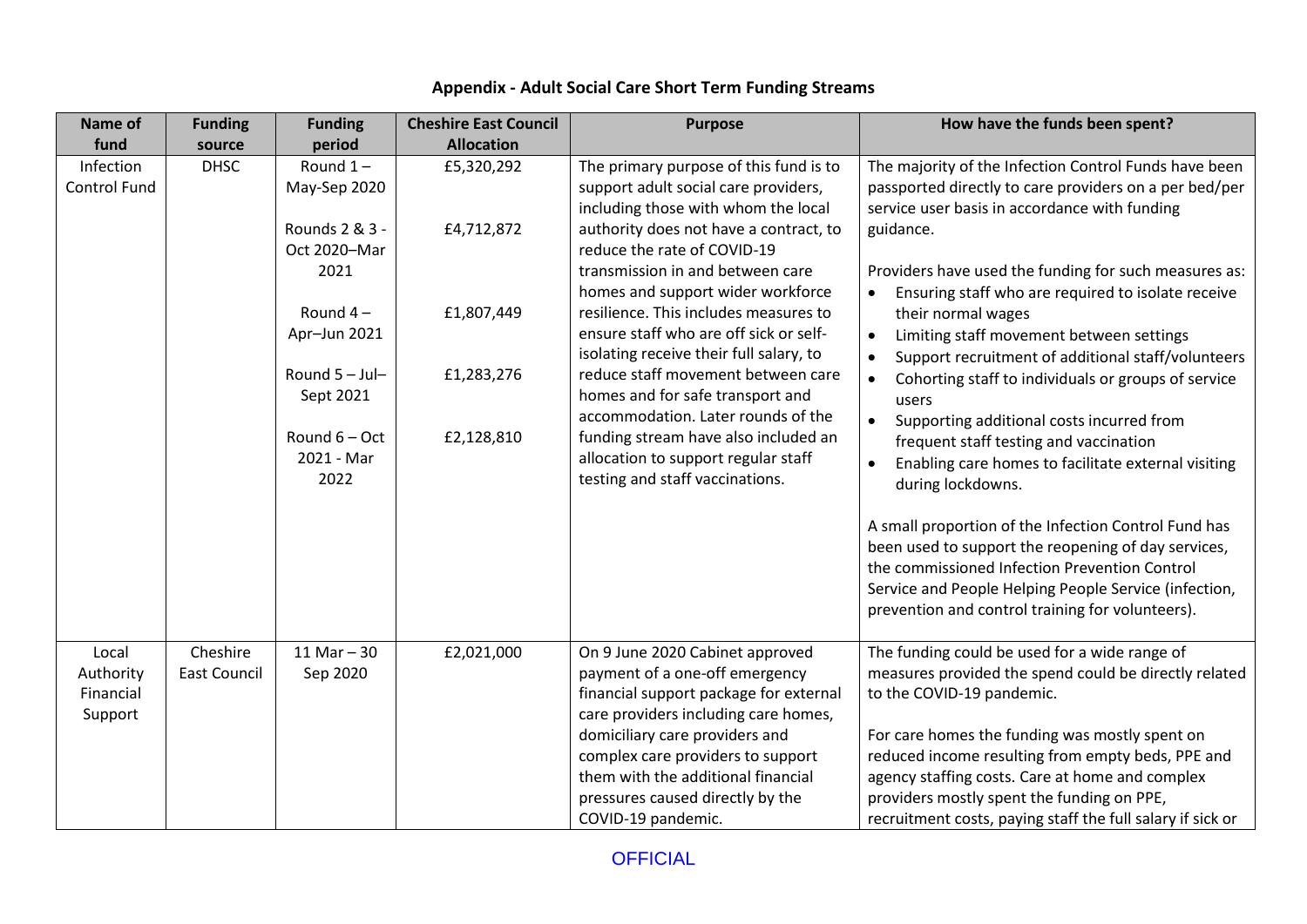| Name of                        | <b>Funding</b> | <b>Funding</b>              | <b>Cheshire East Council</b> | <b>Purpose</b>                                                                                                                                                                                                                                                                                                                                                                                                                                                                                                                                                                                                                                                                                                                                                                                                           | How have the funds been spent?                                                                                                                                                                                                                                                                                                                                                                                                                                                                                                                                                                                                                                                                                                                                                                                  |
|--------------------------------|----------------|-----------------------------|------------------------------|--------------------------------------------------------------------------------------------------------------------------------------------------------------------------------------------------------------------------------------------------------------------------------------------------------------------------------------------------------------------------------------------------------------------------------------------------------------------------------------------------------------------------------------------------------------------------------------------------------------------------------------------------------------------------------------------------------------------------------------------------------------------------------------------------------------------------|-----------------------------------------------------------------------------------------------------------------------------------------------------------------------------------------------------------------------------------------------------------------------------------------------------------------------------------------------------------------------------------------------------------------------------------------------------------------------------------------------------------------------------------------------------------------------------------------------------------------------------------------------------------------------------------------------------------------------------------------------------------------------------------------------------------------|
| fund                           | source         | period                      | <b>Allocation</b>            |                                                                                                                                                                                                                                                                                                                                                                                                                                                                                                                                                                                                                                                                                                                                                                                                                          |                                                                                                                                                                                                                                                                                                                                                                                                                                                                                                                                                                                                                                                                                                                                                                                                                 |
|                                |                |                             |                              | Payments were equivalent to:<br>• £400 per bed for every care home in<br>the borough, regardless of whether<br>the local authority commissions<br>places within the home;<br>• £200 per commissioned care<br>package for care at home<br>(domiciliary care) and complex care<br>providers.                                                                                                                                                                                                                                                                                                                                                                                                                                                                                                                               | self- isolating and reduced income from an inability to<br>provide services.                                                                                                                                                                                                                                                                                                                                                                                                                                                                                                                                                                                                                                                                                                                                    |
| Workforce<br>Capacity<br>Grant | <b>DHSC</b>    | 16 Jan 2021-<br>31 Mar 2021 | £725,319                     | The purpose of this funding is<br>to enable local authorities to deliver<br>measures to supplement and<br>strengthen adult social care staff<br>capacity to ensure that safe and<br>continuous care is achieved to deliver<br>the following outcomes:<br>• maintain care provision and<br>continuity of care for recipients<br>where pressing workforce shortages<br>may put this at risk<br>• support providers to restrict staff<br>movement between care homes and<br>other care settings in all but<br>exceptional circumstances, which is<br>critical for managing the risk of<br>outbreaks and infection in care<br>homes<br>• support safe and timely hospital<br>discharges to a range of care<br>environments including domiciliary<br>care, to prevent or address delays as<br>a result of workforce shortages | Unlike other funding streams there was no<br>requirement to passport funding directly to care<br>providers. A quarter of the funding was utilised within<br>Adult Social Care to ease health infrastructure<br>challenges and support hospital discharges.<br>Care providers were invited to apply for the<br>remainder of the funding via a competitive process<br>based on compliance with the funding guidance.<br>In total 40 providers received funding which<br>contributed to the following:<br>233 new roles being created.<br>$\bullet$<br>Equivalent to 213 FTE<br>Circa 38k hours delivered as a direct result of the<br>funding passported to providers.<br>Funding was also utilised to fund membership for all<br>care home managers to the local Skills for Care<br>registered managers network. |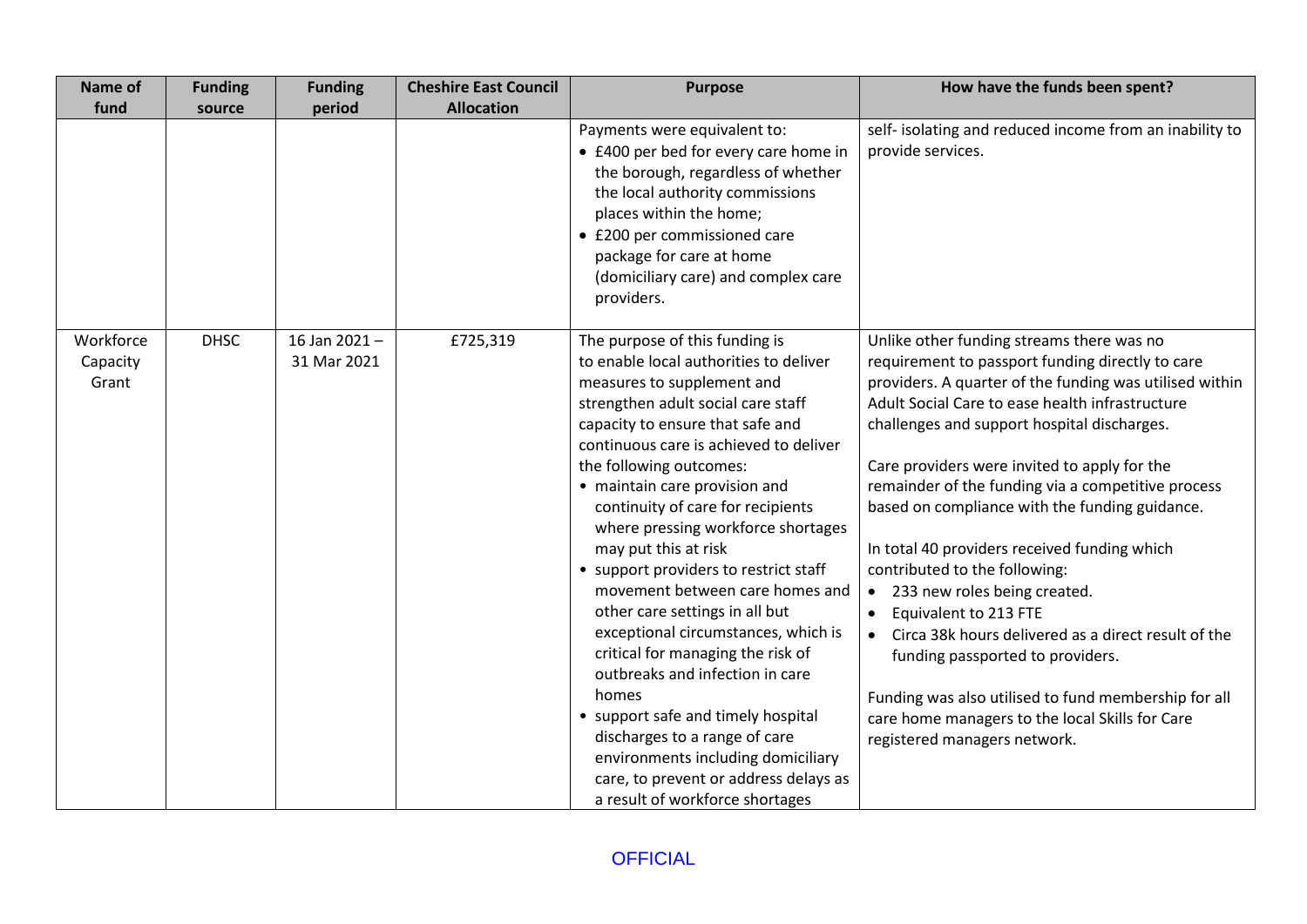| Name of                          | <b>Funding</b>                                                              | <b>Funding</b>                | <b>Cheshire East Council</b>                                 | <b>Purpose</b>                                                                                                                                                                                                                                                                                                                                                                                                                                                                                                                                                                | How have the funds been spent?                                                                                                                                                                                                                                                                                                                                                                                                                                                                                                                                  |
|----------------------------------|-----------------------------------------------------------------------------|-------------------------------|--------------------------------------------------------------|-------------------------------------------------------------------------------------------------------------------------------------------------------------------------------------------------------------------------------------------------------------------------------------------------------------------------------------------------------------------------------------------------------------------------------------------------------------------------------------------------------------------------------------------------------------------------------|-----------------------------------------------------------------------------------------------------------------------------------------------------------------------------------------------------------------------------------------------------------------------------------------------------------------------------------------------------------------------------------------------------------------------------------------------------------------------------------------------------------------------------------------------------------------|
| fund                             | source                                                                      | period                        | <b>Allocation</b>                                            |                                                                                                                                                                                                                                                                                                                                                                                                                                                                                                                                                                               |                                                                                                                                                                                                                                                                                                                                                                                                                                                                                                                                                                 |
|                                  |                                                                             |                               |                                                              | • enable care providers to care for<br>new service users where need<br>arises.<br>Local authorities can use this funding<br>to deliver staffing capacity measures<br>that support all providers of adult<br>social care in their area including:                                                                                                                                                                                                                                                                                                                              |                                                                                                                                                                                                                                                                                                                                                                                                                                                                                                                                                                 |
|                                  |                                                                             |                               |                                                              | • residential and domiciliary care<br>• care providers with which local<br>authorities do not have contracts<br>• organisations providing care and<br>support who may not be registered<br>with the Care Quality Commission<br>$(CQC)$ .                                                                                                                                                                                                                                                                                                                                      |                                                                                                                                                                                                                                                                                                                                                                                                                                                                                                                                                                 |
| Market<br>Sustainability<br>Fund | Department<br>for Levelling<br>Up, Housing<br>and<br>Communities<br>(DLUHC) | 2022/23<br>2023/24<br>2024/25 | £979,000<br>Estimated £3.6 million<br>Estimated £3.6 million | On 16 December 2020 the DLUHC<br>published the policy paper "Market<br>Sustainability and Fair Cost of Care<br>Fund: purpose and conditions 2022<br>and 2023." The purpose of the fund is<br>to support local authorities to promote<br>the efficient and effective operation of<br>their local care markets through the<br>provision of sustainable fee levels as<br>evidenced by a cost of care exercise.<br>Funding for years 2 and 3 is contingent<br>on a fair cost of care exercise and<br>Market Sustainability Plan being<br>submitted to DLUHC by September<br>2022. | Cheshire East Council has recently undertaken a fair<br>cost of care exercise. This has shown that an<br>additional £21 million would be needed to pay the fair<br>cost of care to all care providers.<br>Funding from 2022/23 will be used to fund a 6%<br>increase in the fees paid to care at home providers.<br>Care at home fees have not been uplifted for over 3<br>years. This has been authorised via an ODR signed by<br>the Executive Director of Adults, Health and<br>Integration and is in accordance with the Financial<br>Scheme of Delegation. |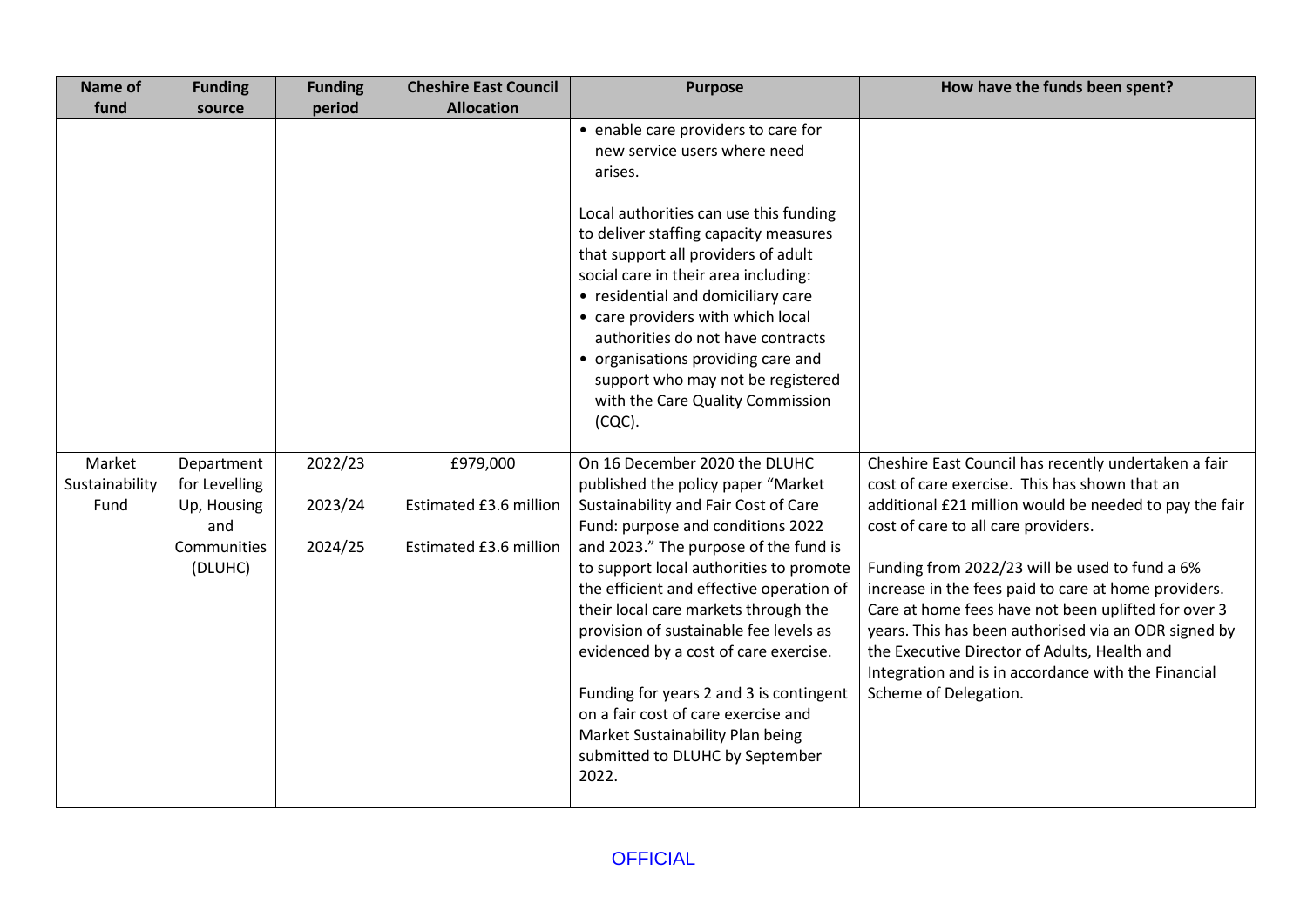| Name of                                              | <b>Funding</b>                    | <b>Funding</b>                                                                   | <b>Cheshire East Council</b> | <b>Purpose</b>                                                                                                                                                                                                                                                                                                                                                                                                                                                                                                                 | How have the funds been spent?                                                                                                                                                                                                                                                                                                                                                                                                                                                                                                                                                                                                                     |
|------------------------------------------------------|-----------------------------------|----------------------------------------------------------------------------------|------------------------------|--------------------------------------------------------------------------------------------------------------------------------------------------------------------------------------------------------------------------------------------------------------------------------------------------------------------------------------------------------------------------------------------------------------------------------------------------------------------------------------------------------------------------------|----------------------------------------------------------------------------------------------------------------------------------------------------------------------------------------------------------------------------------------------------------------------------------------------------------------------------------------------------------------------------------------------------------------------------------------------------------------------------------------------------------------------------------------------------------------------------------------------------------------------------------------------------|
| fund                                                 | source                            | period                                                                           | <b>Allocation</b>            |                                                                                                                                                                                                                                                                                                                                                                                                                                                                                                                                |                                                                                                                                                                                                                                                                                                                                                                                                                                                                                                                                                                                                                                                    |
| Workforce<br>Recruitment<br>and<br>Retention<br>Fund | <b>DHSC</b>                       | Round 1: 21<br>Oct 2021-31<br>Mar 2022<br>Round 2: 10<br>Dec 2021-31<br>Mar 2022 | £982,203<br>£1,813,297       | The primary purpose of the Workforce<br>Recruitment and Retention Fund is to<br>support local authorities to address<br>capacity pressures within the adult<br>social care workforce in their<br>geographical area, through<br>recruitment and retention activities<br>during the winter months. This fund is<br>designed to:<br>support providers to maintain the<br>$\bullet$<br>provision of safe care and<br>bolstering capacity within<br>providers to deliver more hours of<br>care<br>support timely and safe discharge | The first tranche of Round 1 funding (£589,322) has<br>been passported directly to providers. Providers are<br>required to submit a spending pro-forma<br>demonstrating how funds have been spent by 14<br>January 2022.<br>It is anticipated that the second funding tranche from<br>Round 1 (£392,881) will be used to develop initiatives<br>to support the recruitment and retention of the care<br>workforce including the provision of training,<br>electronic fleet vehicles and bicycles to support<br>delivery in rural areas, enhanced mileage payments<br>and childcare costs.<br>Use of the fund for Round 2 has yet to be determined. |
|                                                      |                                   |                                                                                  |                              | from hospital<br>support providers to prevent<br>$\bullet$<br>admission to hospital<br>enable timely new care provision<br>$\bullet$<br>in the community<br>support and boost retention of<br>$\bullet$<br>staff within social care.<br>Funding from Round 2 can also be<br>used to bring forward planned fee<br>increases.                                                                                                                                                                                                    | Tranche 1 (£1.2m) of the funding has been received.<br>As the fund can be used to bring forward planned fee<br>uplifts, it is proposed that an amount equivalent to a<br>quarter of the Cheshire East Council share of Market<br>Sustainability Fund for 2022/23 is used for this<br>purpose. Cheshire East has been allocated £979k from<br>the Market Sustainability Fund, so £244k of the<br>Workforce Recruitment and Retention Fund would be<br>retained. This would enable providers to bring<br>forward the NLW uplift due in April 2022 in a bid to<br>attract staff.                                                                      |
| Care at<br>Home<br>Incentive<br>Fund                 | Cheshire and<br><b>Mersey NHS</b> | Dec 2021-<br>Mar 2022                                                            | £800,000                     | This funding recognises the increased<br>delivery costs for care providers and<br>the challenges around recruitment and<br>retention. It is designed to improve<br>patient flows within the local health<br>and social care system and reduce<br>waiting times for care by encouraging                                                                                                                                                                                                                                         | A one-off payment of £1,000 (£1,500 in certain hard<br>to serve areas) will be paid to Care at Home Prime and<br>Framework providers who deliver new packages of<br>care over the period for people with an assessed need<br>for care at home services.                                                                                                                                                                                                                                                                                                                                                                                            |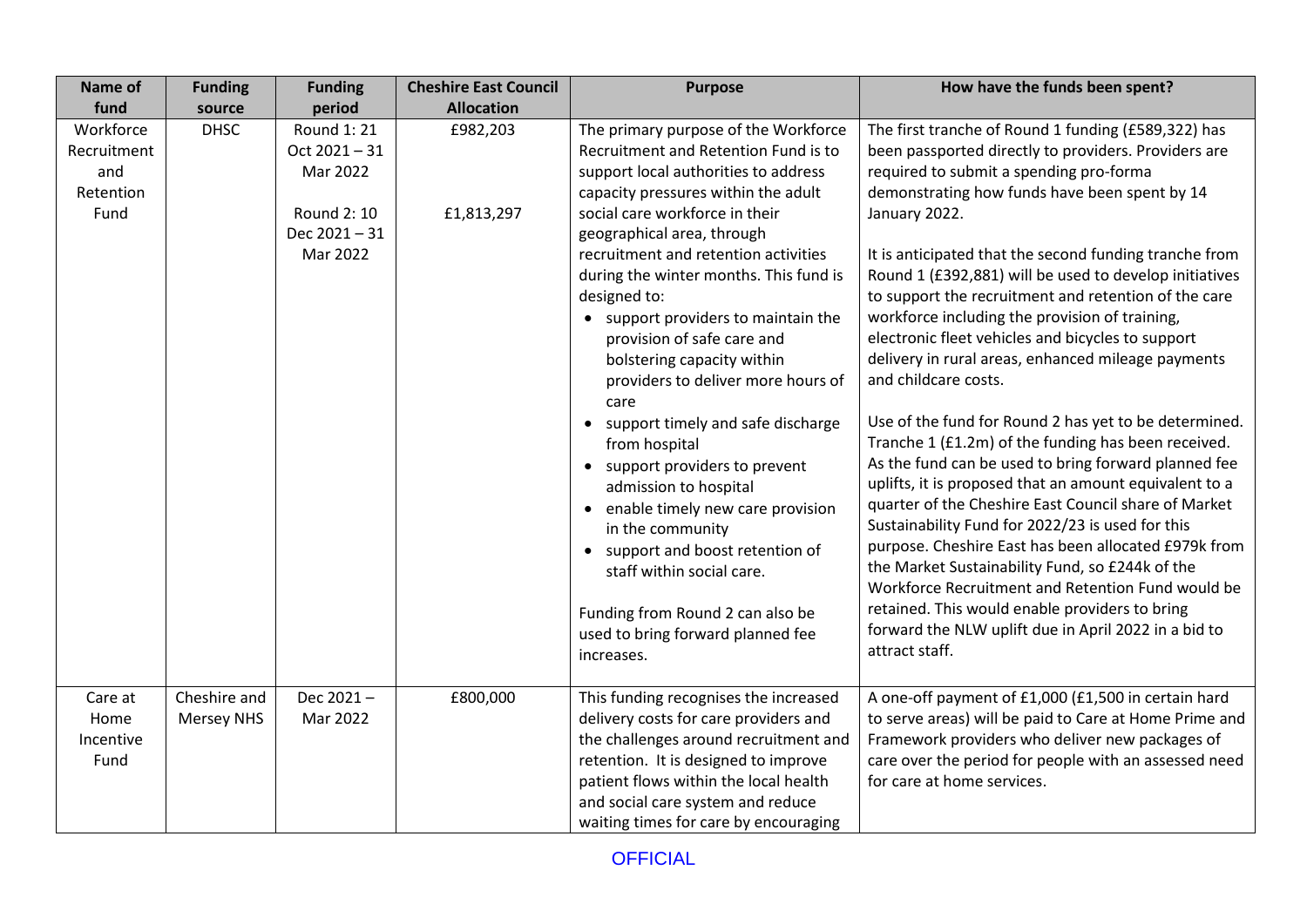| Name of                                                   | <b>Funding</b> | <b>Funding</b>    | <b>Cheshire East Council</b> | <b>Purpose</b>                                                                                                                                                                                                                                                                                                                                                                                                                                                                                                                                                                                                                                                                                                                                                                                                          | How have the funds been spent?                                                                                                                                                                                                                                                                                                                                                                                                                                                                                                                                                                                                                                                                                                                                                                                                                                                                                                                                                                                                                                                                                                                                                                                                                                                                                                                                                                                                                                                                    |
|-----------------------------------------------------------|----------------|-------------------|------------------------------|-------------------------------------------------------------------------------------------------------------------------------------------------------------------------------------------------------------------------------------------------------------------------------------------------------------------------------------------------------------------------------------------------------------------------------------------------------------------------------------------------------------------------------------------------------------------------------------------------------------------------------------------------------------------------------------------------------------------------------------------------------------------------------------------------------------------------|---------------------------------------------------------------------------------------------------------------------------------------------------------------------------------------------------------------------------------------------------------------------------------------------------------------------------------------------------------------------------------------------------------------------------------------------------------------------------------------------------------------------------------------------------------------------------------------------------------------------------------------------------------------------------------------------------------------------------------------------------------------------------------------------------------------------------------------------------------------------------------------------------------------------------------------------------------------------------------------------------------------------------------------------------------------------------------------------------------------------------------------------------------------------------------------------------------------------------------------------------------------------------------------------------------------------------------------------------------------------------------------------------------------------------------------------------------------------------------------------------|
| fund                                                      | source         | period            | <b>Allocation</b>            |                                                                                                                                                                                                                                                                                                                                                                                                                                                                                                                                                                                                                                                                                                                                                                                                                         |                                                                                                                                                                                                                                                                                                                                                                                                                                                                                                                                                                                                                                                                                                                                                                                                                                                                                                                                                                                                                                                                                                                                                                                                                                                                                                                                                                                                                                                                                                   |
|                                                           |                |                   |                              | commissioned care providers to offer                                                                                                                                                                                                                                                                                                                                                                                                                                                                                                                                                                                                                                                                                                                                                                                    |                                                                                                                                                                                                                                                                                                                                                                                                                                                                                                                                                                                                                                                                                                                                                                                                                                                                                                                                                                                                                                                                                                                                                                                                                                                                                                                                                                                                                                                                                                   |
|                                                           |                |                   |                              | to deliver packages of care.                                                                                                                                                                                                                                                                                                                                                                                                                                                                                                                                                                                                                                                                                                                                                                                            |                                                                                                                                                                                                                                                                                                                                                                                                                                                                                                                                                                                                                                                                                                                                                                                                                                                                                                                                                                                                                                                                                                                                                                                                                                                                                                                                                                                                                                                                                                   |
| <b>Adult Social</b><br>Care<br>Omicron<br>Support<br>Fund | <b>DHSC</b>    | Jan - Mar<br>2022 | £362,659                     | The purpose of this fund is to support<br>the sector with measures already<br>covered by the infection prevention<br>and control (IPC) allocation of the<br>Infection Control and Testing Fund<br>(round 3) to reduce the rate of COVID-<br>19 transmission within and between<br>care settings through<br>effective IPC practices. Additionally,<br>this funding may also be used to<br>increase ventilation in care homes, and<br>to enhance local authorities' current<br>direct payment offer particularly when<br>the only way a person's care needs can<br>be met is by a friend or family<br>member, or to enhance support for<br>carers. It may also be used to pay for<br>temporary staffing to cover increased<br>staff absence caused by COVID-19 and<br>maintain staffing levels and workforce<br>capacity. | Local authorities have discretion to use the funding as<br>needed locally, to support the adult social care sector,<br>including relevant local authority staff, in its COVID-19<br>response, and in particular increased challenges posed<br>by the Omicron variant. Local authorities should<br>consider the following as appropriate uses of the<br>grant:<br>• ensuring that staff who are isolating in line with<br>government guidance receive their normal wages<br>and do not lose income while doing so<br>paying for temporary cover for staff who are<br>$\bullet$<br>unable to work because they are unwell due to<br>COVID-19 and/or are isolating in line with<br>government guidance, in order to maintain safe<br>workforce capacity in care services<br>paying for temporary staffing (overtime or agency)<br>to maintain safe staffing levels<br>• limiting staff movement between settings in line<br>with the latest guidance, to help reduce the spread<br>of infection - this includes staff who work for one<br>provider across several settings, staff that work on<br>a part-time basis for multiple employers and<br>agency staff<br>limiting or cohorting staff to individual groups of<br>$\bullet$<br>people receiving care, including segregation of<br>COVID-19 positive residents in care homes<br>• steps to limit the use of public transport by<br>members of staff<br>providing accommodation for staff who<br>proactively choose to stay separate from their |